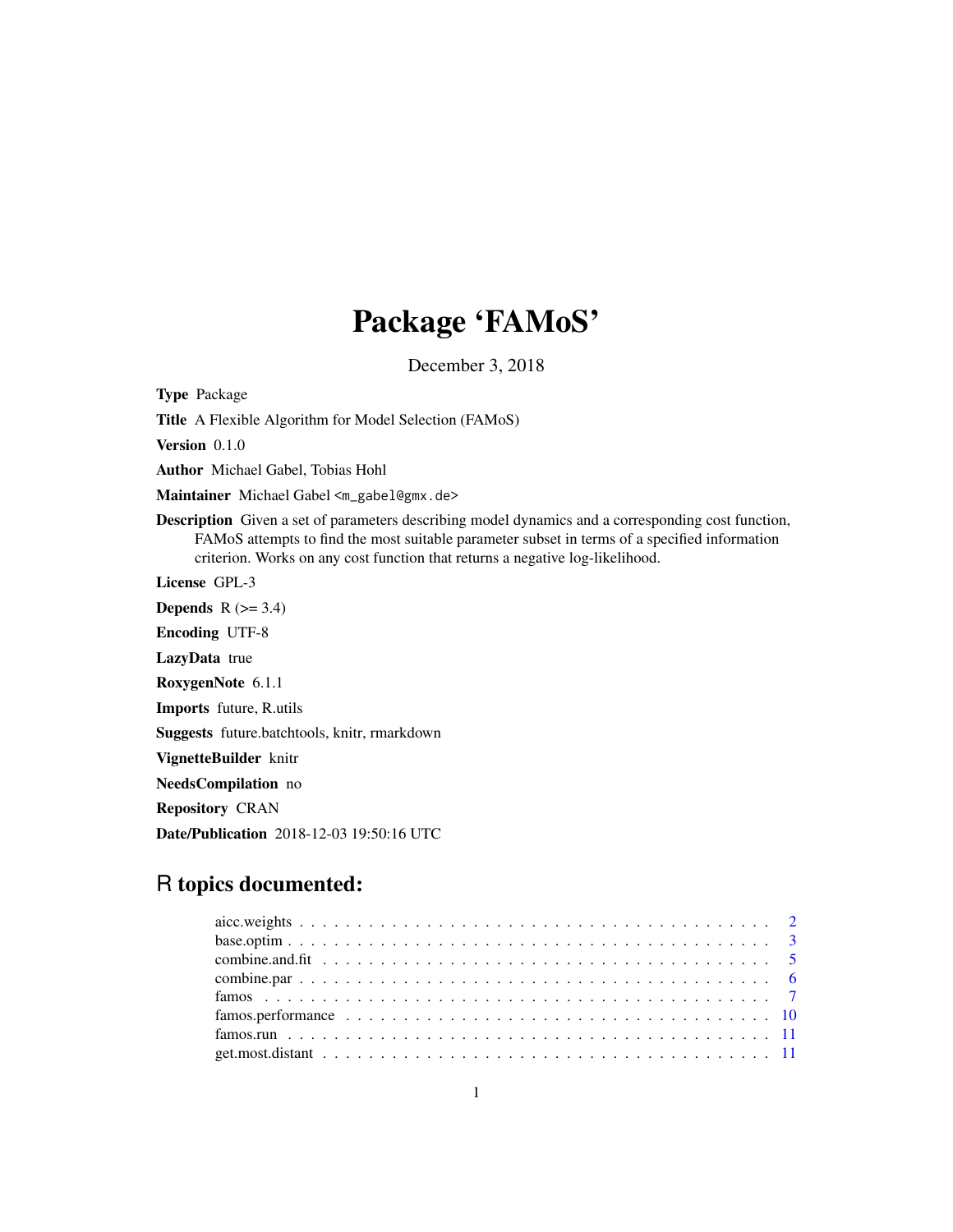# <span id="page-1-0"></span>2 aicc.weights

| Index |  |  |  |  |  |  |  |  |  |  |  |  |  |  |  |  |  |  |
|-------|--|--|--|--|--|--|--|--|--|--|--|--|--|--|--|--|--|--|

aicc.weights *Plot evidence ratios*

# Description

Calculates the evidence ratios for each parameter based on Akaike weights and plots them.

# Usage

```
aicc.weights(input = getwd(), mrun = NULL, reorder = TRUE,
  save.output = NULL)
```
# Arguments

| input       | Either a string containing the directory which holds the "FAMoS-Results" folder<br>or a matrix containing the tested models along with the respective information<br>criteria. Default to getwd(). |
|-------------|----------------------------------------------------------------------------------------------------------------------------------------------------------------------------------------------------|
| mrun        | A string giving the number of the corresponding FAMoS run, e.g "004". If<br>NULL (default), all FAMoS runs in the "FAMoS-Results/TestedModels/" folder<br>will be used for evaluation.             |
| reorder     | If TRUE, results will be ordered by evidence ratios (descending). If FALSE,<br>the order of parameters will be the same as the order specified in init. par in<br>famos. Default to TRUE.          |
| save.output | A string containing the location and name under which the figure should be<br>saved (format is pdf). Default to NULL.                                                                              |

# Details

The plot shows the relative support or evidence ratio for each parameter. Parameters included in the best model are printed bold and the corresponding lines are coloured in red.

# Value

A plot showing the evidence ratios for all model parameters. Additionally, the evidence ratios are returned.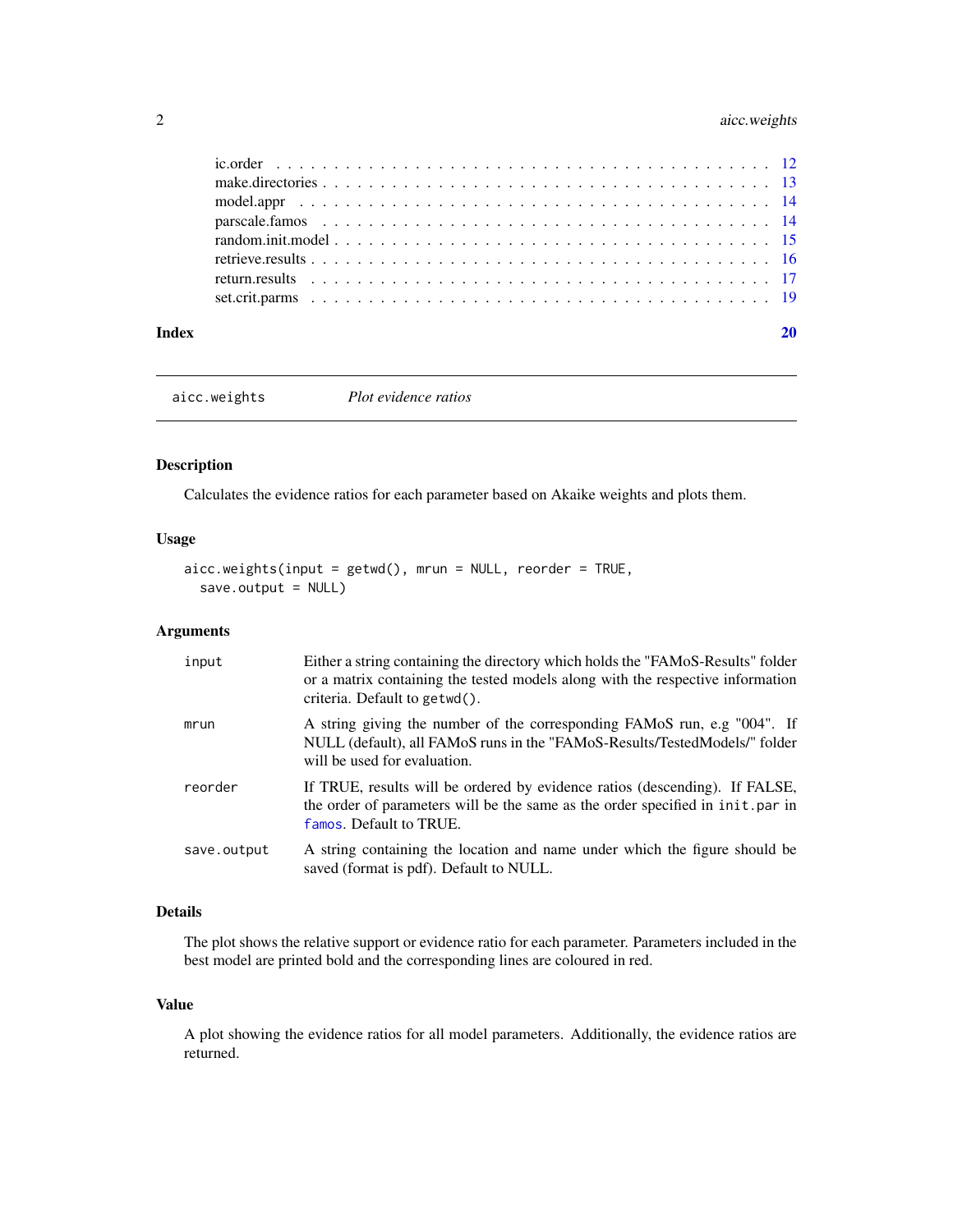# <span id="page-2-0"></span>base.optim 3

# Examples

```
#plot evidence ratios
aicc.weights(input = famos.run)
aicc.weights(input = famos.run, reorder = FALSE)
```
# base.optim *Fit Parameters of a Model*

# Description

Given a specific model, base.optim fits the corresponding parameters and saves the output.

# Usage

```
base.optim(binary, parms, fit.fn, nr.of.data, homedir, optim.runs = 5,
  information.criterion = "AICc", default.val = NULL,
  random.borders = 1, con.tol = 0.01, control.optim = list(maxit =
  1000), parscale.pars = FALSE, scaling = NULL, ...)
```

| binarv                | A vector containing zeroes and ones. Zero indicates that the corresponding pa-<br>rameter is not fitted.                                                                                                                                                                                                                                                                                          |
|-----------------------|---------------------------------------------------------------------------------------------------------------------------------------------------------------------------------------------------------------------------------------------------------------------------------------------------------------------------------------------------------------------------------------------------|
| parms                 | A named vector containing the initial values for optim. Must be in the same<br>order as binary.                                                                                                                                                                                                                                                                                                   |
| fit.fn                | A cost function. Has to take the complete parameter vector as an input argu-<br>ment (needs to be named parms) and must return the corresponding negative<br>log-likelihood (-2LL, see Burnham and Anderson 2002). The binary vector con-<br>taining the information which parameters are fitted, can also be used by taking<br>binary as an additional function input argument.                  |
| nr.of.data            | The number of data points used for fitting.                                                                                                                                                                                                                                                                                                                                                       |
| homedir               | A string giving the directory in which the result folders generated by famos are<br>found.                                                                                                                                                                                                                                                                                                        |
| optim.runs            | The number of times that each model will be fitted by optim. Default to 5.                                                                                                                                                                                                                                                                                                                        |
| information.criterion |                                                                                                                                                                                                                                                                                                                                                                                                   |
|                       | The information criterion the model selection will be based on. Options are<br>"AICc", "AIC" and "BIC". Default to "AICc".                                                                                                                                                                                                                                                                        |
| default.val           | A named list containing the values that the non-fitted parameters should take. If<br>NULL, all non-fitted parameters will be set to zero. Default values can be either<br>given by a numeric value or by the name of the corresponding parameter the<br>value should be inherited from (NOTE: In this case the corresponding parameter<br>entry has to contain a numeric value). Default to NULL. |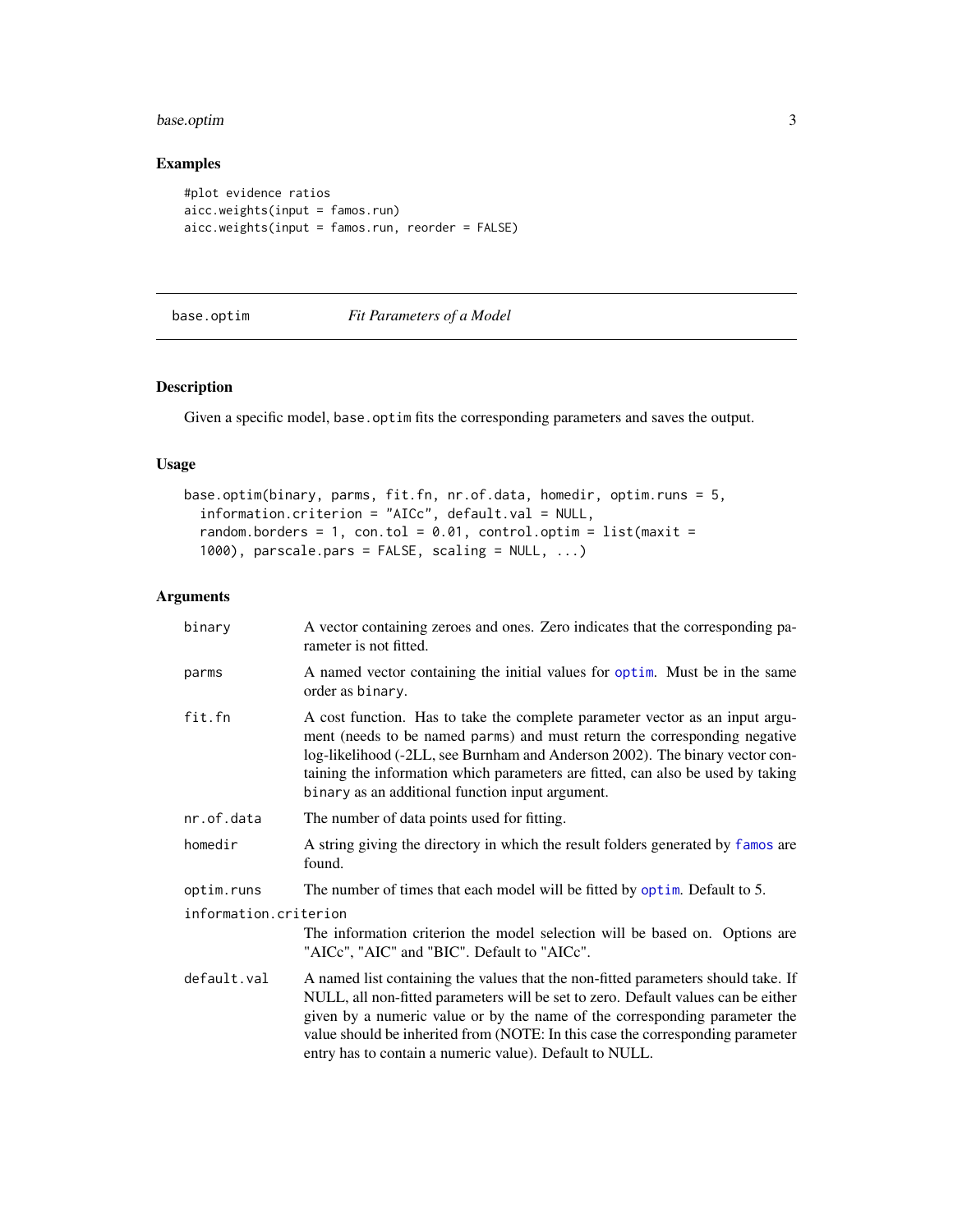<span id="page-3-0"></span>

|               | random. borders The ranges from which the random initial parameter conditions for all optim.runs           |
|---------------|------------------------------------------------------------------------------------------------------------|
|               | > 1 are sampled. Can be either given as a vector containing the relative devia-                            |
|               | tions for all parameters or as a matrix containing in its first column the lower and                       |
|               | in its second column the upper border values. Parameters are uniformly sampled                             |
|               | based on runif. Default to 1 (100% deviation of all parameters). Alternatively,                            |
|               | functions such as rnorm, rchisq, etc. can be used if the additional arguments<br>are passed along as well. |
| con.tol       | The relative convergence tolerance. famos will rerun optim until the relative                              |
|               | improvement between the current and the last fit is less than con. tol. Default                            |
|               | is set to $0.01$ , meaning the fitting will terminate if the improvement is less than                      |
|               | 1% of the previous value.                                                                                  |
| control.optim | Control parameters passed along to optim. For more details, see optim.                                     |
| parscale.pars | Logical. If TRUE (default), the parscale option will be used when fitting with                             |
|               | optim. This is helpful, if the parameter values are on different scales.                                   |
| scaling       | Numeric vector determining how newly added model parameters are scaled.                                    |
|               | Only needed if parscale.pars is TRUE.                                                                      |
| $\ddots$      | Additional parameters.                                                                                     |
|               |                                                                                                            |

# Details

The fitting routine of base.optim is based on the function [optim](#page-0-0). The number of fitting runs can be specified by the optim.runs parameter in the [famos](#page-6-1) function. Here, the first fitting run takes the parameters supplied in parms as a starting condition, while all following fitting runs sample new initial sets according to a uniform distribution based on the intervals [parms - abs(parms), parms + abs(parms)]. Additionally, each fitting run is based on a while-loop that compares the outcome of the previous and the current fit. Each fitting run is terminated when the specified convergence tolerance con.tol is reached.

#### Value

Saves the results obtained from fitting the corresponding model parameters in the respective files, from which they can be accessed by the main function [famos](#page-6-1).

```
future::plan(future::sequential)
#setting data
x.values < -1:7y.values <- 3^2 \times x.values^2 - exp(2 * x.values)
#define initial parameter values and corresponding test function
inits \langle -c(p_1) = 3, p_2 = 4, p_3 = -2, p_4 = 2, p_5 = 0 \ranglecost_function <- function(parms, x.vals, y.vals){
if(max(abs(parms)) > 5){
  return(NA)
}
with(as.list(c(parms)), {
```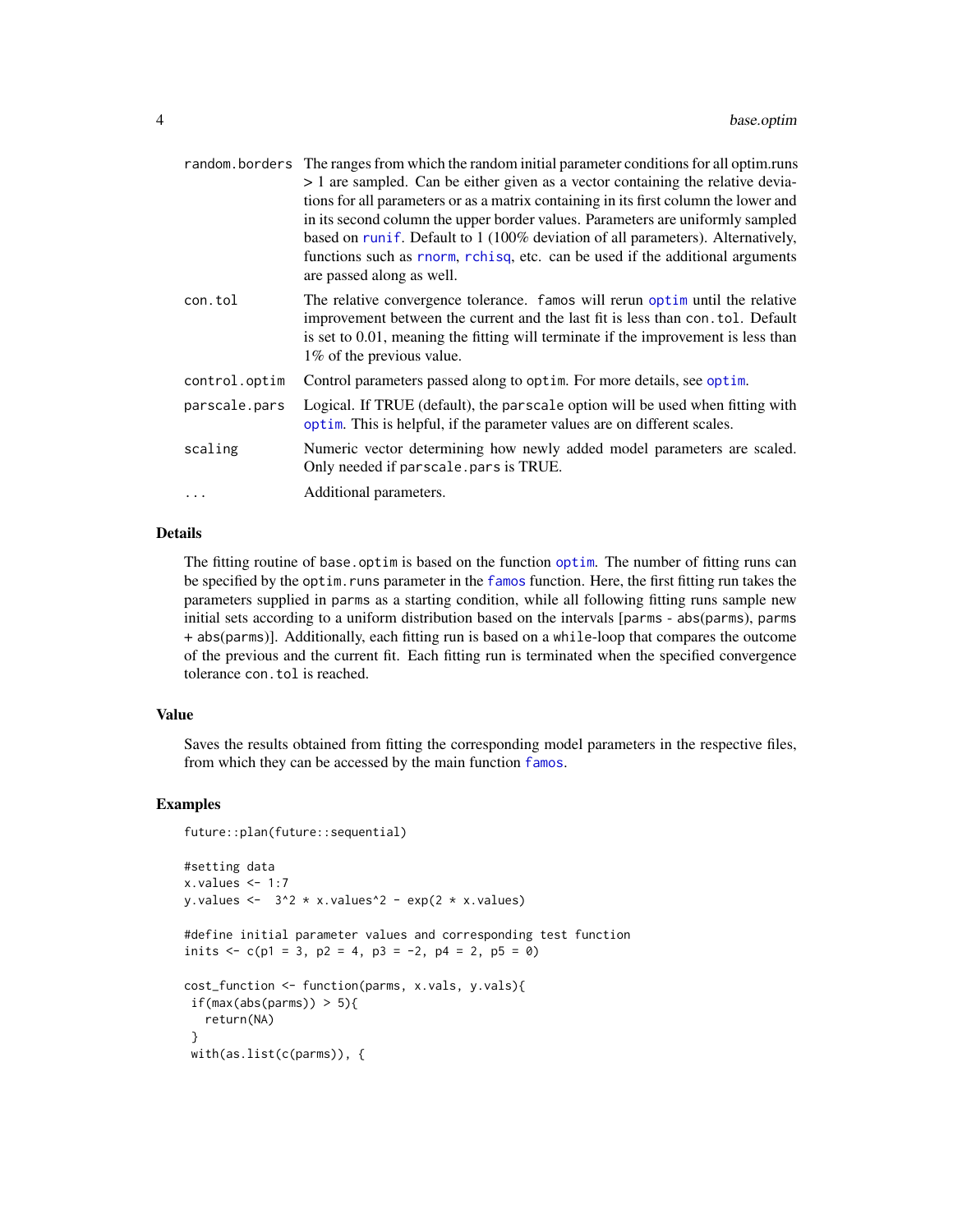# <span id="page-4-0"></span>combine.and.fit 5

```
res <- p1*4 + p2^2*x.yals^2 + p3*sin(x.yals) + p4*x.yals - exp(p5*x.yals)diff \leq sum((res - y.vals)^2)
})
}
#create directories if needed
make.directories(getwd())
#optimise the model parameters
base.optim(binary = c(0,1,1,0,1),
           parms = inits,
           fit.fn = cost_function,
           nr.of.data = length(x.values),
           homedir = getwd(),
           x.vals = x.values,
           y.vals = y.values)
```
combine.and.fit *Combine and Fit Parameters*

# Description

Combines fitted and non-fitted parameters and calls the fitting function. Serves as a wrapping function for the user-specified fitting function fit.fn (see [famos](#page-6-1)).

#### Usage

combine.and.fit(par, par.names, fit.fn, binary = NULL,  $default.val = NULL, ...)$ 

#### Arguments

| par         | A named vector containing all parameters that are supposed to be fitted.                                                                                                                                                                                                                                                                                                                          |
|-------------|---------------------------------------------------------------------------------------------------------------------------------------------------------------------------------------------------------------------------------------------------------------------------------------------------------------------------------------------------------------------------------------------------|
| par.names   | The names of all parameters                                                                                                                                                                                                                                                                                                                                                                       |
| fit.fn      | The cost function (see famos for more details).                                                                                                                                                                                                                                                                                                                                                   |
| binary      | A vector containing zeroes and ones. Zero indicates that the corresponding pa-<br>rameter is not fitted.                                                                                                                                                                                                                                                                                          |
| default.val | A named list containing the values that the non-fitted parameters should take. If<br>NULL, all non-fitted parameters will be set to zero. Default values can be either<br>given by a numeric value or by the name of the corresponding parameter the<br>value should be inherited from (NOTE: In this case the corresponding parameter<br>entry has to contain a numeric value). Default to NULL. |
| $\cdot$     | Other arguments.                                                                                                                                                                                                                                                                                                                                                                                  |

### Value

Returns the negative log-likelihood as calculated by the specified cost function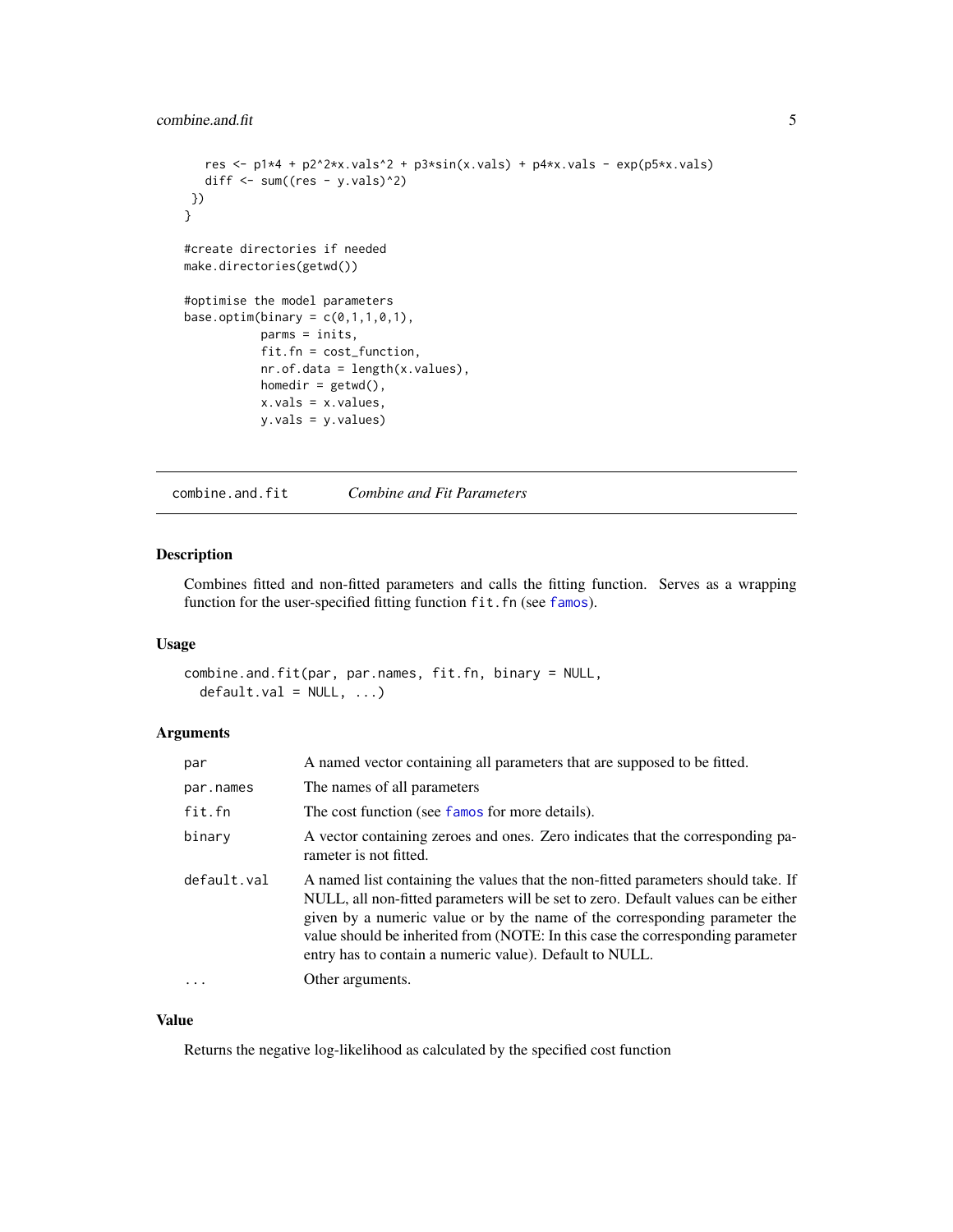#### Examples

```
#set parameters and cost function
fit.par <- c(p1 = 2, p2 = 4)
name.par <- c("p1", "p2", "p3")
defaults \le list(p1 = 0, p2 = 2, p3 = 4)
cost.function <- function(parms){
    parms[1] + parms[2] + parms[3]
}
#call combine.and.fit
combine.and.fit(par = fit.par, par.names = name.par, fit.fn = cost.function)
combine.and.fit(par = fit.par, par.names = name.par, fit.fn = cost.function, default.val = defaults)
```
combine.par *Combine Fitted and Non-fitted Parameters*

#### Description

Combines fitted and non-fitted parameters into a single vector, taking into account the specified default values.

#### Usage

combine.par(fit.par, all.names, default.val = NULL)

#### Arguments

| fit.par     | A named vector containing all parameters that are supposed to be fitted.                                                                                                                                                                                                                                                                                                                                      |
|-------------|---------------------------------------------------------------------------------------------------------------------------------------------------------------------------------------------------------------------------------------------------------------------------------------------------------------------------------------------------------------------------------------------------------------|
| all.names   | A vector containing the names of all parameters (fitted and non-fitted).                                                                                                                                                                                                                                                                                                                                      |
| default.val | A named list containing the values that the non-fitted parameters should take. If<br>NULL, all non-fitted parameters will be set to zero. Default values can be either<br>given by a numeric value or by the name of the corresponding parameter the<br>value should be inherited from (NOTE: If a string is supplied, the corresponding<br>parameter entry has to contain a numeric value). Default to NULL. |

#### Value

A named vector containing the elements of fit.par and the non-fitted parameters, in the order given by all.names. The non-fitted parameters are determined by the remaining names in all.names and their values are set according to default.val.

```
#set parameters, names and default values
fits \langle -c(p_1) = 3, p_4 = -2 \ranglepar.names <- c("p1", "p2", "p3", "p4", "p5")
defaults <- list(p1 = 4, p2 = 10, p3 = "p1", p4 = 0, p5 = "p4")
```
<span id="page-5-0"></span>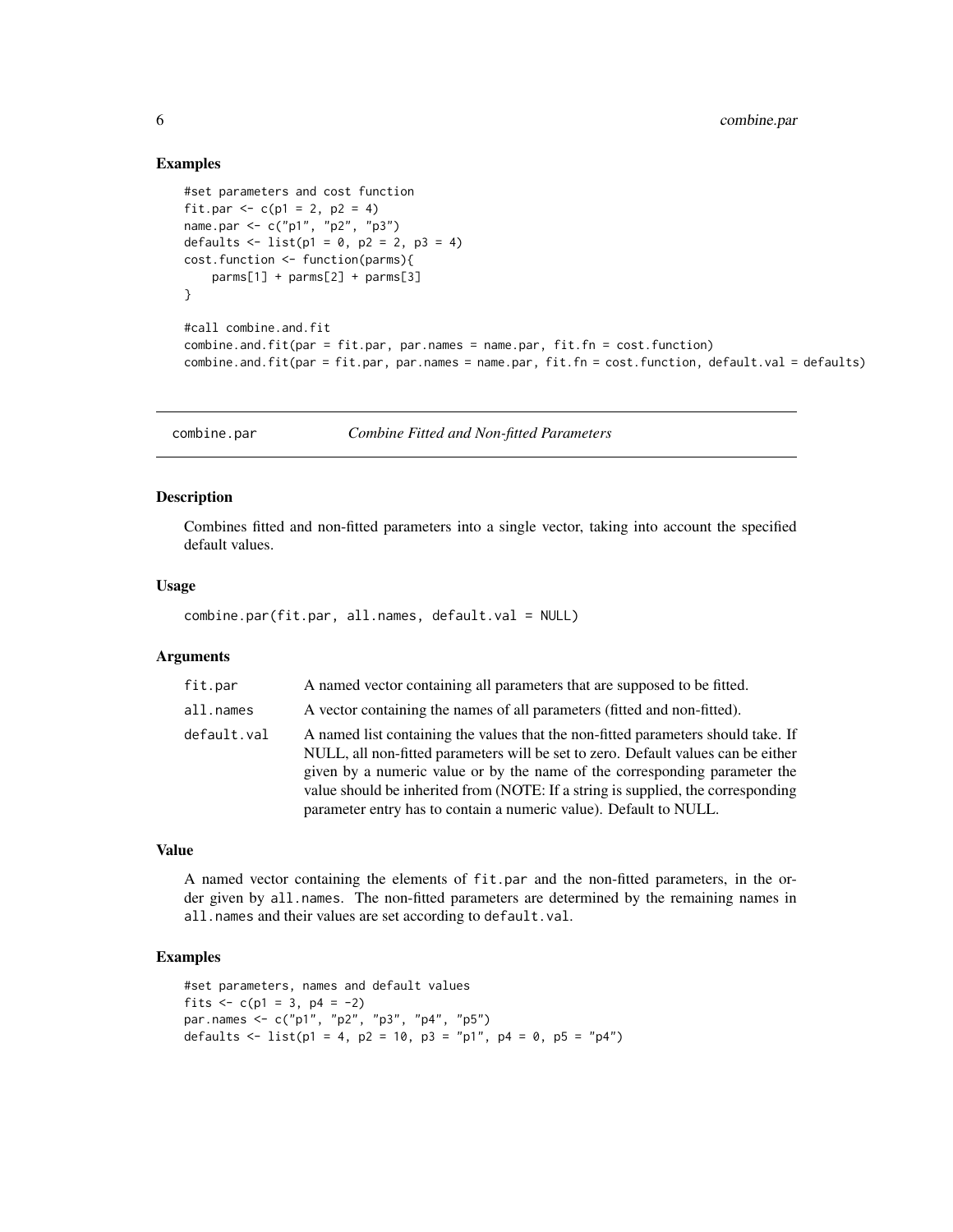#### <span id="page-6-0"></span>famos **7**

```
#combine the parameters in different ways
combine.par(fit.par = fits, all.names = par.names)
combine.par(fit.par = fits, all.names = par.names, default.val = defaults)
```
#### <span id="page-6-1"></span>famos *Automated Model Selection*

# Description

Given a vector containing all parameters of interest and a cost function, the FAMoS looks for the most appropriate subset model to describe the given data.

# Usage

```
famos(init.par, fit.fn, nr.of.data, homedir = getwd(),
 do.not.fit = NULL, method = "forward", init.model.type = "random",
  refit = FALSE, optim.runs = 5, information.criterion = "AICc",
 default.val = NULL, swap.parameters = NULL,
 critical.parameters = NULL, random.borders = 1,
 control.optim = list(maxit = 1000), parscale.pars = FALSE,
  con.tol = 0.01, save.performance = TRUE, future.off = FALSE,
  log.interval = 600, ...)
```

| init.par        | A named vector containing the initial parameter values.                                                                                                                                                                                                                                                                                                                        |
|-----------------|--------------------------------------------------------------------------------------------------------------------------------------------------------------------------------------------------------------------------------------------------------------------------------------------------------------------------------------------------------------------------------|
| fit.fn          | A cost function. Has to take the complete parameter vector as an input (needs<br>to be names parms) and must return the corresponding negative log-likelihood<br>(-2LL, see Burnham and Anderson 2002). The binary vector, containing the<br>information which parameters are currently fitted, can also be used by taking<br>binary as an additional function input argument. |
| nr.of.data      | The number of data points used for fitting.                                                                                                                                                                                                                                                                                                                                    |
| homedir         | The directory to which the results should be saved to.                                                                                                                                                                                                                                                                                                                         |
| do.not.fit      | The names of the parameters that are not supposed to be fitted. Default is NULL.                                                                                                                                                                                                                                                                                               |
| method          | The starting method of the FAMoS. Options are "forward" (forward search),<br>"backward" (backward elimination) and "swap" (only if critical.parameters<br>or swap.parameters are supplied). Methods are adaptively changed over each<br>iteration of the FAMoS. Default to "forward".                                                                                          |
| init.model.type |                                                                                                                                                                                                                                                                                                                                                                                |
|                 | The starting model. Options are "global" (starts with the complete model) or<br>"random" (creates a randomly sampled starting model). Alternatively, a specific<br>model can be used by giving the corresponding names of the parameters one<br>wants to start with. Default to "random".                                                                                      |
| refit           | If TRUE, previously tested models will be tested again. Default to FALSE.                                                                                                                                                                                                                                                                                                      |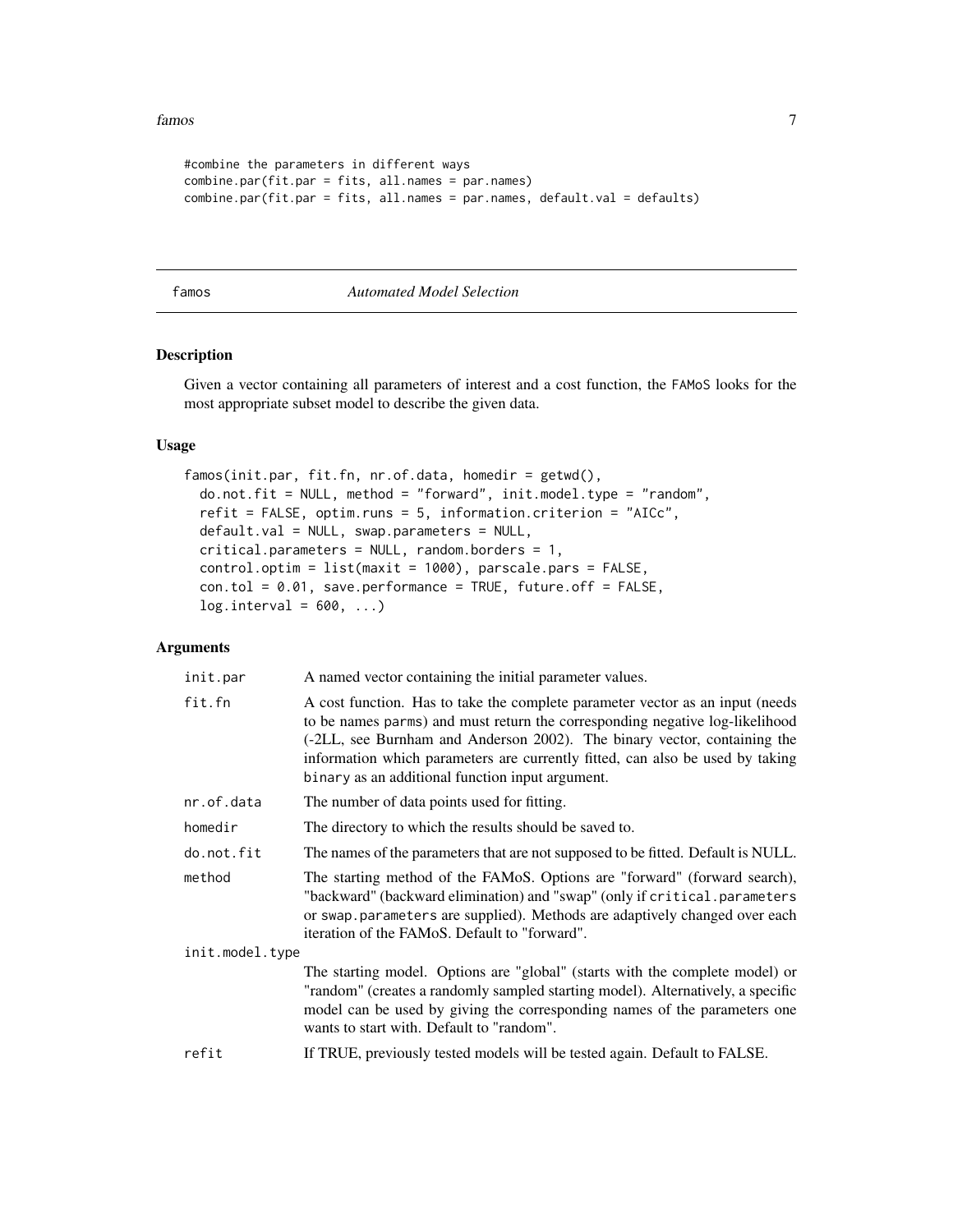<span id="page-7-0"></span>

| optim.runs            | The number of times that each model will be fitted by optim. Default to 5.                                                                                                                                                                                                                                                                                                                                                                                                                                                                                                  |
|-----------------------|-----------------------------------------------------------------------------------------------------------------------------------------------------------------------------------------------------------------------------------------------------------------------------------------------------------------------------------------------------------------------------------------------------------------------------------------------------------------------------------------------------------------------------------------------------------------------------|
| information.criterion | The information criterion the model selection will be based on. Options are<br>"AICc", "AIC" and "BIC". Default to "AICc".                                                                                                                                                                                                                                                                                                                                                                                                                                                  |
| default.val           | A named list containing the values that the non-fitted parameters should take. If<br>NULL, all non-fitted parameters will be set to zero. Default values can be either<br>given by a numeric value or by the name of the corresponding parameter the<br>value should be inherited from (NOTE: In this case the corresponding parameter<br>entry has to contain a numeric value). Default to NULL.                                                                                                                                                                           |
| swap.parameters       |                                                                                                                                                                                                                                                                                                                                                                                                                                                                                                                                                                             |
|                       | A list specifying which parameters are interchangeable. Each swap set is given<br>as a vector containing the names of the respective parameters. Default to NULL.                                                                                                                                                                                                                                                                                                                                                                                                           |
| critical.parameters   |                                                                                                                                                                                                                                                                                                                                                                                                                                                                                                                                                                             |
|                       | A list specifying sets of critical parameters. Critical sets are parameters sets,<br>of which at least one parameter per set has to be present in each tested model.<br>Default to NULL.                                                                                                                                                                                                                                                                                                                                                                                    |
|                       | random.borders The ranges from which the random initial parameter conditions for all optim.runs<br>larger than one are sampled. Can be either given as a vector containing the rel-<br>ative deviations for all parameters or as a matrix containing in its first column<br>the lower and in its second column the upper border values. Parameters are<br>uniformly sampled based on runif. Default to 1 (100% deviation of all param-<br>eters). Alternatively, functions such as rnorm, rchisq, etc. can be used if the<br>additional arguments are passed along as well. |
| control.optim         | Control parameters passed along to optim. For more details, see optim.                                                                                                                                                                                                                                                                                                                                                                                                                                                                                                      |
| parscale.pars         | Logical. If TRUE, the parscale option will be used when fitting with optim.<br>This can help to speed up the fitting procedure, if the parameter values are on<br>different scales. Default to FALSE.                                                                                                                                                                                                                                                                                                                                                                       |
| con.tol               | The relative convergence tolerance. famos will rerun optim until the relative<br>improvement between the current and the last fit is less than con. tol. Default<br>is set to 0.01, meaning the fitting will terminate if the improvement is less than<br>1% of the previous value.                                                                                                                                                                                                                                                                                         |
| save.performance      |                                                                                                                                                                                                                                                                                                                                                                                                                                                                                                                                                                             |
|                       | Logical. If TRUE, the performance of FAMoS will be evaluated in each iteration<br>via famos.performance, which will save the corresponding plot into the folder<br>"FAMoS-Results/Figures/" (starting from iteration 3) and simultaneously show<br>it on screen. Default to TRUE.                                                                                                                                                                                                                                                                                           |
| future.off            | Logical. If TRUE, FAMoS runs without the use of futures. Useful for debug-<br>ging.                                                                                                                                                                                                                                                                                                                                                                                                                                                                                         |
| log.interval          | The interval (in seconds) at which FAMoS informs about the current status, i.e.<br>which models are still running and how much time has passed. Default to 600<br>$(= 10 \text{ minutes}).$                                                                                                                                                                                                                                                                                                                                                                                 |
|                       | Other arguments that will be passed along to future, optim or the user-specified<br>cost function fit.fn.                                                                                                                                                                                                                                                                                                                                                                                                                                                                   |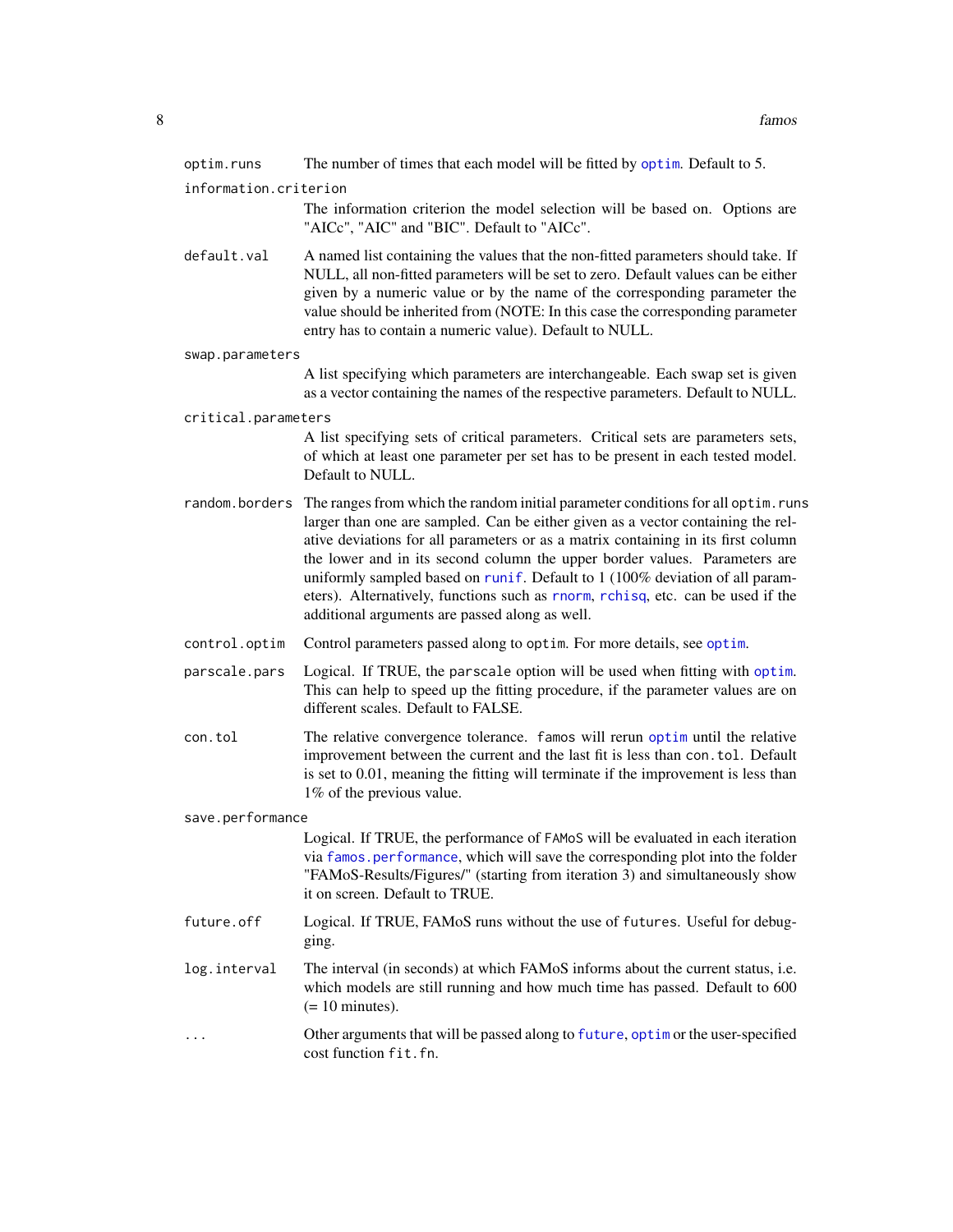#### famos 9

# Details

In each iteration, the FAMoS finds all neighbouring models based on the current model and method, and subsequently tests them. If one of the tested models performs better than the current model, the model, but not the method, will be updated. Otherwise, the method, but not the model, will be adaptively changed, depending on the previously used methods.

#### Value

A list containing the following elements:

IC The value of the information criterion of the best model.

par The values of the fitted parameter vector corresponding to the best model.

IC.type The type of information criterion used.

binary The binary information of the best model.

vector Vector indicating which parameters were fitted in the best model.

total.models.tested The total number of different models that were analysed. May include repeats.

mrun The number of the current FAMoS run.

initial.model The first model evaluated by the FAMoS run.

```
future::plan(future::sequential)
```

```
#setting data
x.values < -1:7y.values \leftarrow 3^2 * x.values^2 - exp(2 * x.values)
#define initial conditions and corresponding test function
inits \langle -c(p_1) = 3, p_2 = 4, p_3 = -2, p_4 = 2, p_5 = 0 \ranglecost_function <- function(parms, x.vals, y.vals){
if(max(abs(parms)) > 5}
   return(NA)
 }
with(as.list(c(parms)), {
  res <- 4*pi + p2^2xx.vals^2 + p3*sin(x.values) + p4*x.values - exp(p5*x.values)diff \le sum((res - y.vals)^2)
})
}
#set swap set
swaps <- list(c("p1", "p5"))
#perform model selection
res <- famos(init.par = inits,
            fit.fn = cost_function,
            nr.of.data = length(y.values),
            homedir = getwd(),
            method = "swap",
```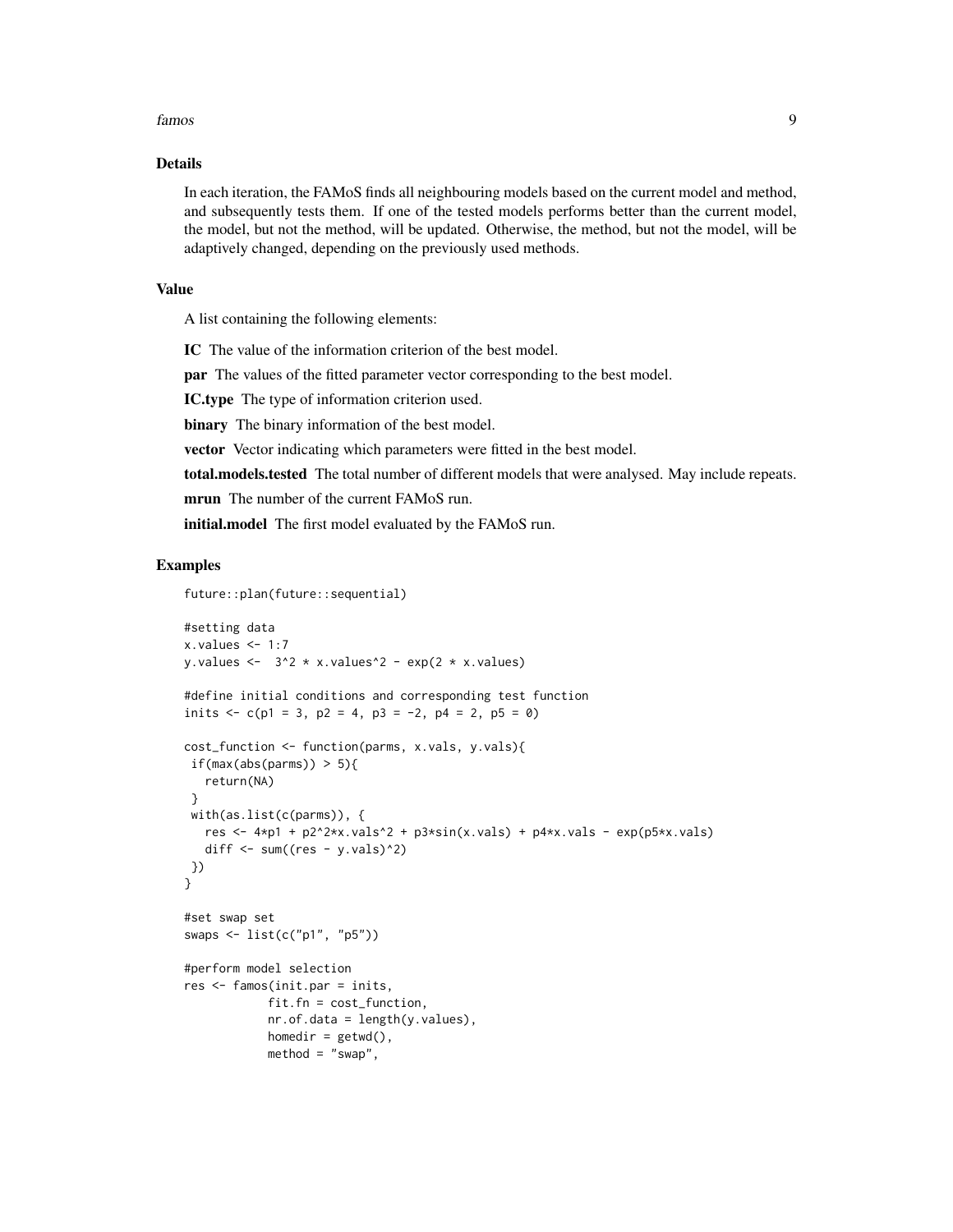```
swap.parameters = swaps,
init.model.type = c("p1", "p3"),
optim.runs = 1,
x.vals = x.values,
y.vals = y.values)
```
<span id="page-9-1"></span>famos.performance *Plot FAMoS Performance*

### Description

For each FAMoS run famos.performance plots the corresponding best model and information criterion.

#### Usage

```
famos.performance(input, path = getwd(), ic = "AICc",
 save.output = NULL, log = FALSE, plot.style = "block")
```
# Arguments

| input       | Either a string giving the three-digit number of the corresponding FAMoS run,<br>e.g "004", or a matrix containing the tested models along with the respective<br>information criteria. |
|-------------|-----------------------------------------------------------------------------------------------------------------------------------------------------------------------------------------|
| path        | If input is the string of an FAMoS run, the directory containing the "FAMoS-<br>Results" folder needs to be supplied as well. Default to getwd.                                         |
| ic          | The information criterion the model selection will be based on. Options are<br>"AICc", "AIC" and "BIC". Default to "AICc".                                                              |
| save.output | A string containing the location and name under which the figure should be<br>saved (format is .pdf). Default to NULL.                                                                  |
| log         | If true, the results are plotted on a logarithmic scale. Default to FALSE.                                                                                                              |
| plot.style  | Changes the style of the plot. Options are either "cross" or "block" (default).                                                                                                         |

#### Details

The upper plot shows the improvement of the selected information criterion over each FAMoS iteration. The best value is shown on the right axis. The lower plot depicts the corresponding best model of each iteration. Here, green circles show added, red circles removed and blue circles swapped parameters. The parameters of the final model are printed bold.

### Value

A plot showing the value of the corresponding information criterion and best model of each FAMoS iteration.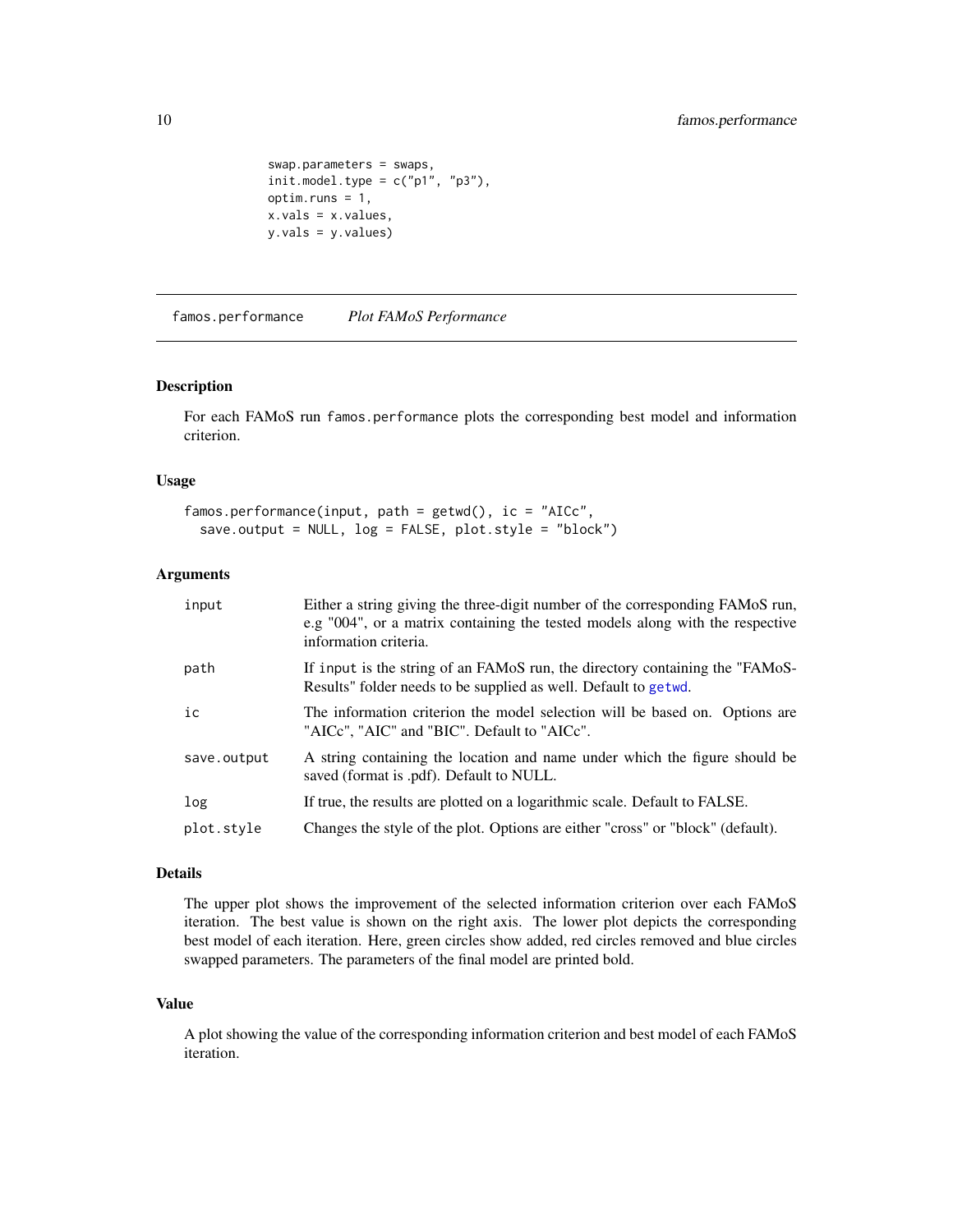#### <span id="page-10-0"></span>famos.run 11

# Examples

```
#plot the performance of an FAMoS run
famos.performance(input = famos.run, log = TRUE)
```
famos.run *FAMoS performance test run*

# Description

The data shows the performance of the FAMoS over the course of 8 iterations.

#### Usage

famos.run

# Format

A matrix with 9 rows and 17 columns

# Source

Created by [famos](#page-6-1).

get.most.distant *Get Most Distant Model*

# Description

This function can be used to find a model that is most distinct from all previously tested models.

#### Usage

```
get.most.distant(input = getwd(), mrun = NULL, max.number = 100)
```

| input      | Either a string containing the directory which holds the "FAMoS-Results" folder<br>or a matrix containing the tested models along with the respective information<br>criteria. Default to getwd(). |
|------------|----------------------------------------------------------------------------------------------------------------------------------------------------------------------------------------------------|
| mrun       | A string giving the number of the corresponding FAMoS run, e.g "004". If<br>NULL (default), all FAMoS runs in the "FAMoS-Results/TestedModels/" folder<br>will be used for evaluation.             |
| max.number | The maximum number of times that the get, most, distant function tries to<br>find the most distant model (see details). Default to 100.                                                            |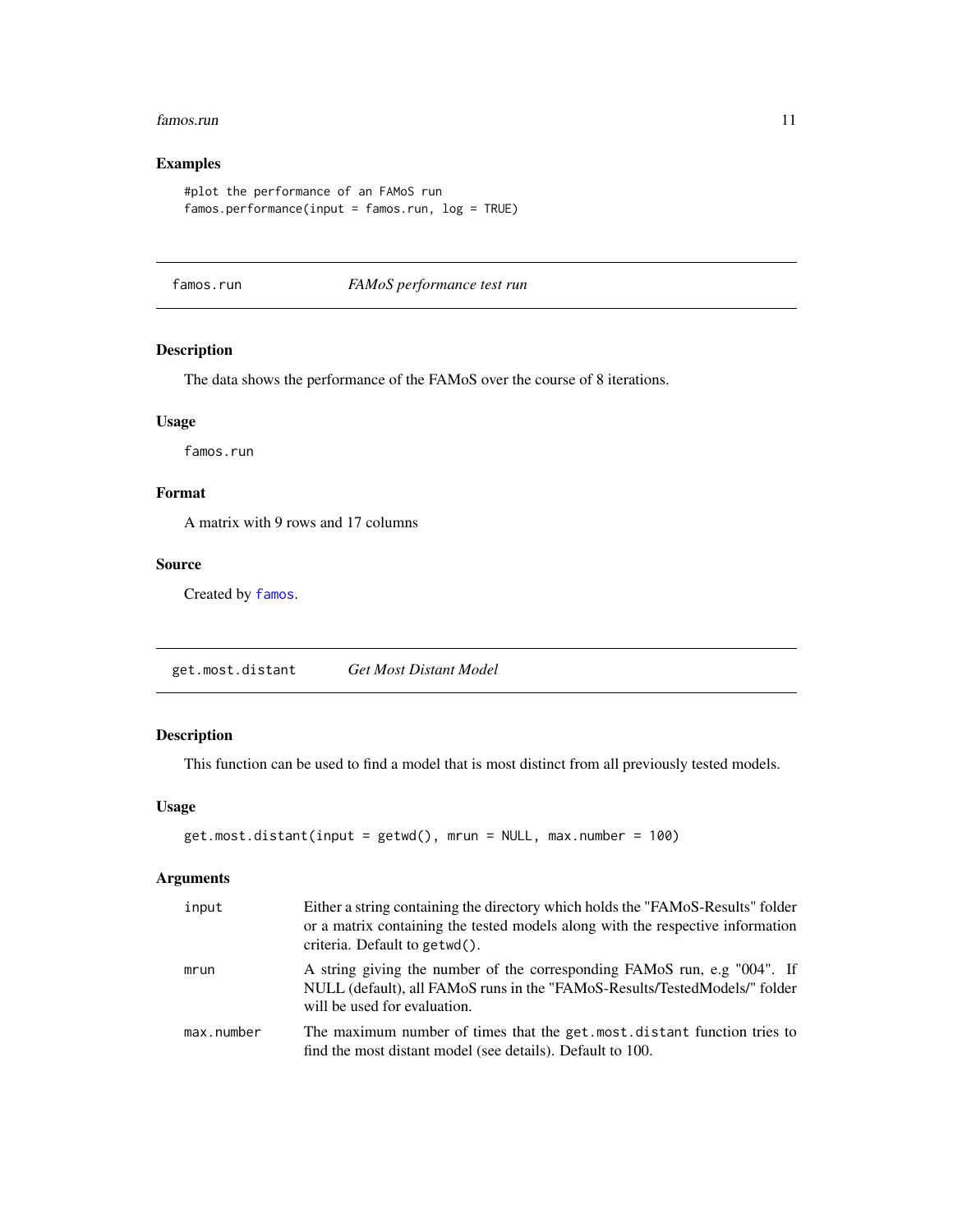# Details

Taking the order from the 'TestedModels' files found in 'FAMoS-Results/TestedModels/', this function successively tries to obtain a previously untested model that is most distant from all previously tested ones (here, distance means the number of difference in fitted parameters). To this end, a model is taken from 'TestedModels' and its corresponding complement model is calculated (i.e. the model containing all parameters that the original didn't fit). From thereon, the distance of neighbouring models is calculated and the path of increasing distances is followed. This process is repeated until all models in 'TestedModels' have been assessed or the max.number is reached.

#### Value

A list containing in its first entry the maximal distance found, the second entry the parameter names and in its third entry the corresponding binary vector. Note that the model may not fulfill previously specified critical conditions.

#### Examples

get.most.distant(input = famos.run)

ic.order *Plot Model Information Criteria*

#### **Description**

Plots the information criteria of the tested models in ascending order.

#### Usage

```
ic.order(input = getwd(), mrun = NULL, number = NULL, ic = "AICc",
  color:open; part = NULL, save.output = NULL, ...
```

| input       | Either a string containing the directory which holds the "FAMoS-Results" folder<br>or a matrix containing the tested models along with the respective information<br>criteria. Default to getwd(). |  |  |  |  |  |
|-------------|----------------------------------------------------------------------------------------------------------------------------------------------------------------------------------------------------|--|--|--|--|--|
| mrun        | A string giving the number of the corresponding FAMoS run, e.g "004". If<br>NULL (default), all FAMoS runs in the folder will be used for evaluation.                                              |  |  |  |  |  |
| number      | Specifies the number of models that will be plotted. If NULL (default), all tested<br>models will be used for plotting.                                                                            |  |  |  |  |  |
| ic          | The information criterion the model selection will be based on. Options are<br>"AICc", "AIC" and "BIC". Default to "AICc".                                                                         |  |  |  |  |  |
| colour.par  | The name of a model parameter. All models containing this parameter will be<br>coloured red. Default to NULL.                                                                                      |  |  |  |  |  |
| save.output | A string containing the location and name under which the figure should be<br>saved (format is .pdf). Default to NULL.                                                                             |  |  |  |  |  |
| $\ddotsc$   | Additional parameters that will be passed on to barplot.                                                                                                                                           |  |  |  |  |  |

<span id="page-11-0"></span>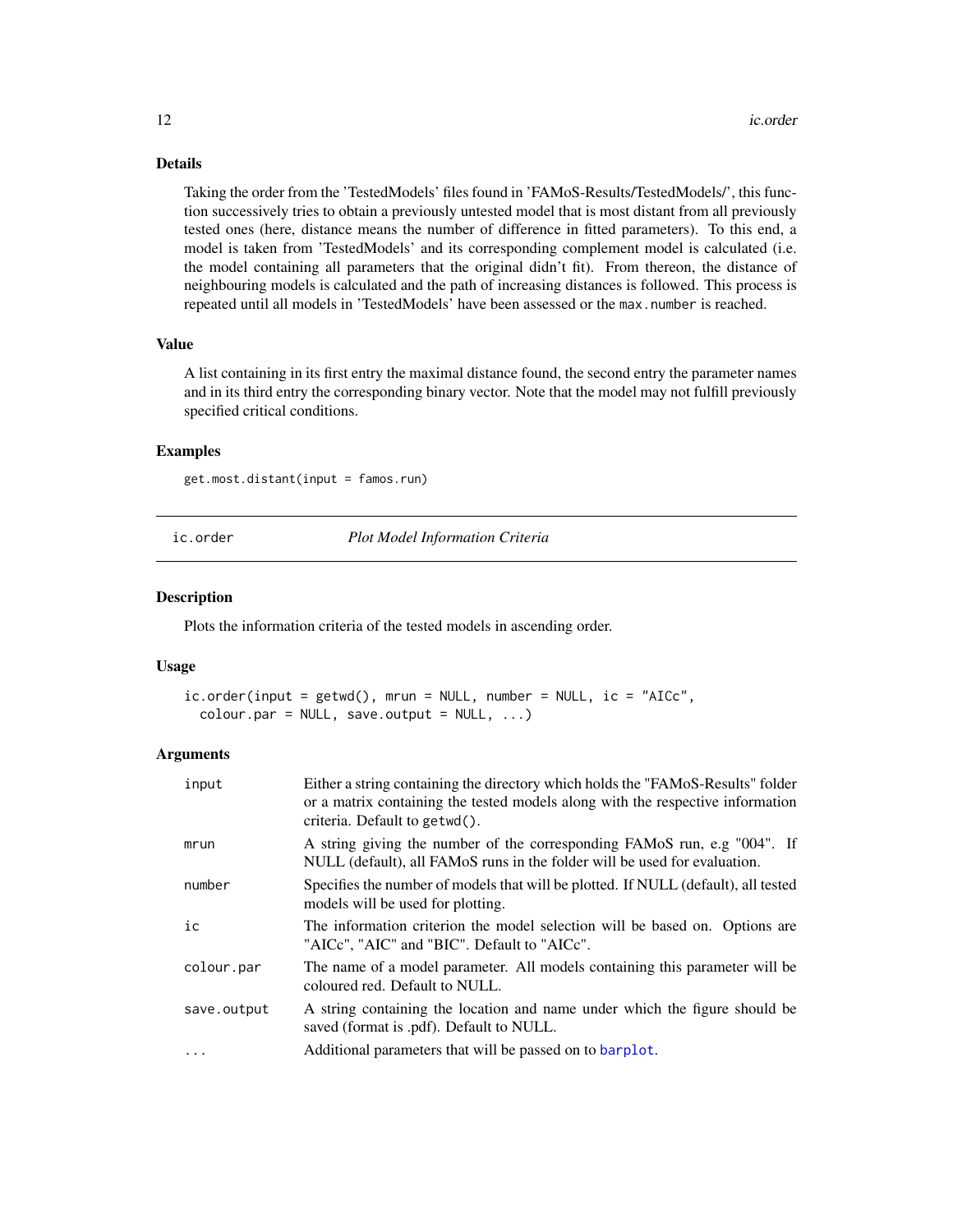### <span id="page-12-0"></span>make.directories 13

#### Value

Barplot showing the ordered information criteria of the tested models. Also returns a data frame containing each unique tested model with its best information criteria.

#### Examples

```
#plot the information criteria
ic.order(input = famos.run, log = "y")ic. order(input = famos.run, log = "y", colour.par = "p1")
```
make.directories *Create Results Directories*

# Description

Creates the directories, in which the results are going to be saved.

#### Usage

```
make.directories(homedir)
```
#### Arguments

homedir The directory in which the result folders will be created.

# Details

All files will be stored in the main folder "FAMoS-Results". It contains the following subdirectories:

BestModel Contains the information criteria and the corresponding parameter estimates of the best fitting model.

Figures Contains figures showing the performance of the FAMoS.

Fits Contains the fitted parameter values of each of the tested models.

LogFiles Contains the log files of the individual model fitting runs.

TestedModels Contains the binary information of all of the tested models.

#### Value

Creates directories.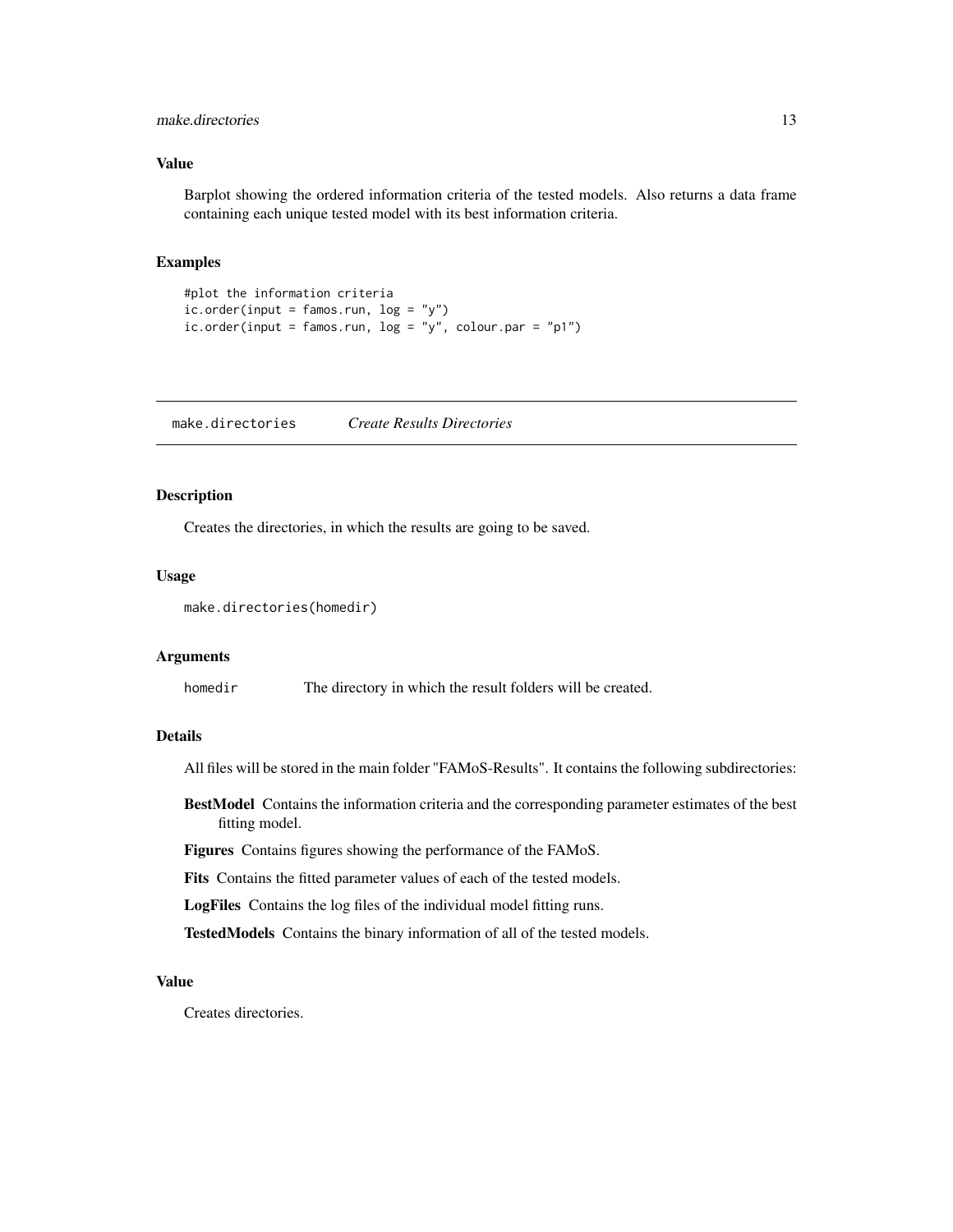<span id="page-13-1"></span><span id="page-13-0"></span>

#### Description

Tests if a model is violating specified critical conditions.

# Usage

```
model.appr(current.parms, critical.parms, do.not.fit = NULL)
```
# Arguments

|            | current parms A vector containing the indices of the current model.                                                                                                    |
|------------|------------------------------------------------------------------------------------------------------------------------------------------------------------------------|
|            | critical parms A list containing vectors which specify the critical parameter sets. Needs to be<br>given by index and not by name (for conversion see set.crit.parms). |
|            |                                                                                                                                                                        |
| do.not.fit | A vector containing the indices of the parameters that are not to be fitted.                                                                                           |

#### Value

TRUE, if the model is appropriate, FALSE, if it violates the specified critical conditions.

# Examples

```
#define the models to be checked
model1 <- c(1, 2, 5)model2 \leq c(1, 4, 5)#define the critical conditions
crits < - list(c(2,3))#test the models
model.appr(current.parms = model1, critical.parms = crits)
model.appr(current.parms = model2, critical.parms = crits)
```
parscale.famos *Control Function for Optim*

#### Description

This function is designed to use the built-in option parscale in [optim](#page-0-0) with absolute scaling values.

# Usage

```
parscale.famos(par, scale, fix = 1, correction = NULL)
```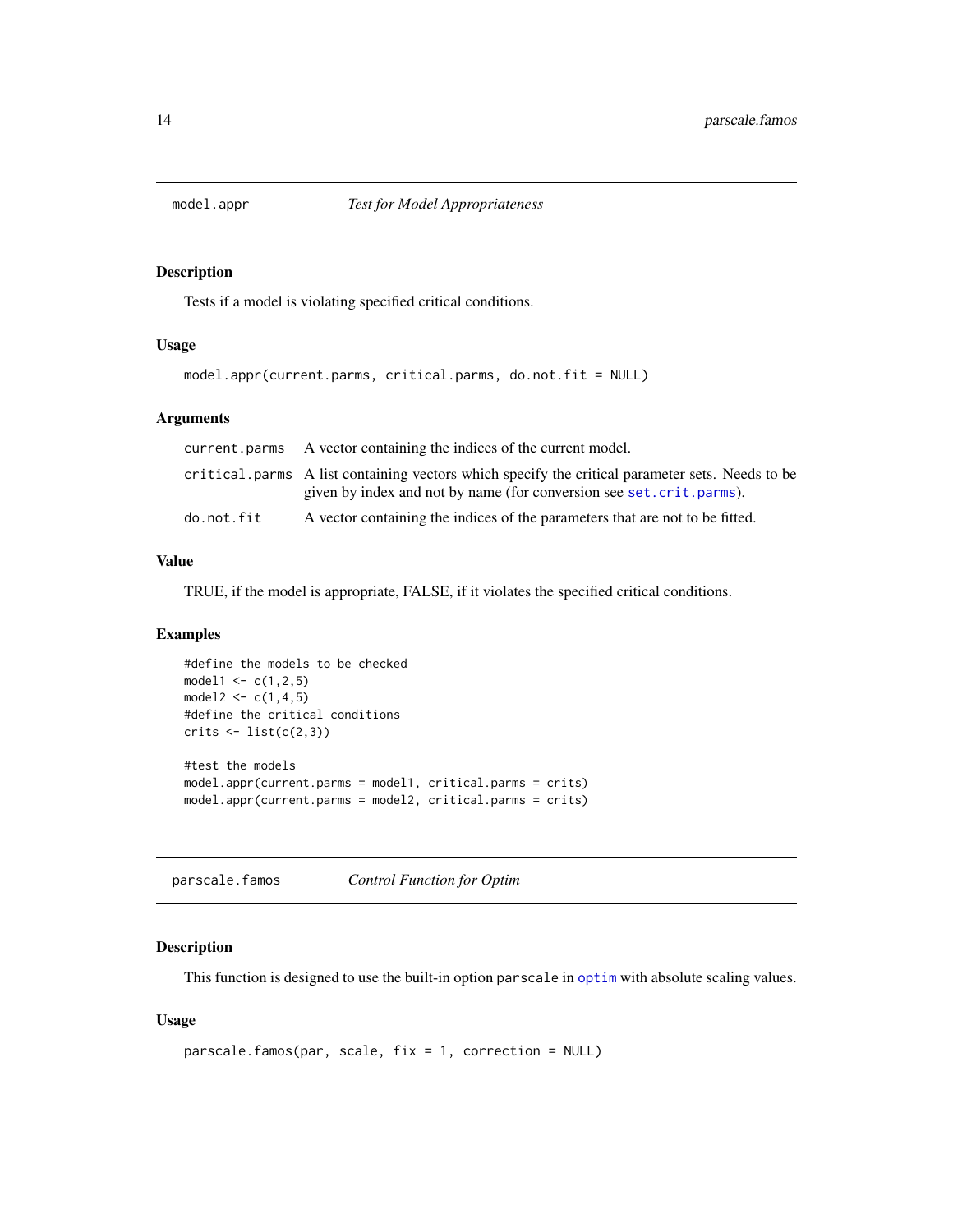# <span id="page-14-0"></span>Arguments

| par        | A vector containing the values of the original parameters.                                                                                                                                                                       |
|------------|----------------------------------------------------------------------------------------------------------------------------------------------------------------------------------------------------------------------------------|
| scale      | A vector containing the corresponding absolute scaling values that will be used<br>during the first steps in optim.                                                                                                              |
| fix        | Integer containing the index of the parameter that will be scaled by 10% of<br>its original value, meaning the corresponding entry in scale will be overwritten<br>(parscale in optime needs one value like this). Default to 1. |
| correction | Used for scaling newly added parameter values by their original scale as speci-<br>fied in init.par in famos. Default to NULL.                                                                                                   |

# Value

A vector that can be used to scale parscale in [optim](#page-0-0) accordingly.

#### Examples

```
test.func<-function(x){
print(x)
3*x[1]+4*x[2]
}
pars <- c(1, 1000, 10)
scaling <- c(0.1, 3000, 10)
p.scale <- parscale.famos(par = pars, scale = scaling)
optim(par = pars, fn = test.func, control = list(maxit = 10, parscale = p.scale, trace = TRUE))
```
random.init.model *Generate Random Starting Model*

# Description

Generates a random starting model (if specified by the user in [famos](#page-6-1)), taking into account the critical conditions and the parameters which should not be fitted.

#### Usage

```
random.init.model(number.par, crit.parms = NULL, no.fit = NULL)
```

| number.par | The number of total parameters available.                                                                                                               |
|------------|---------------------------------------------------------------------------------------------------------------------------------------------------------|
| crit.parms | A list containing vectors which specify the critical parameter sets. Needs to be<br>given by index and not by name (for conversion see set.crit.parms). |
| no.fit     | A vector containing the indices of the parameters which are not to be fitted.                                                                           |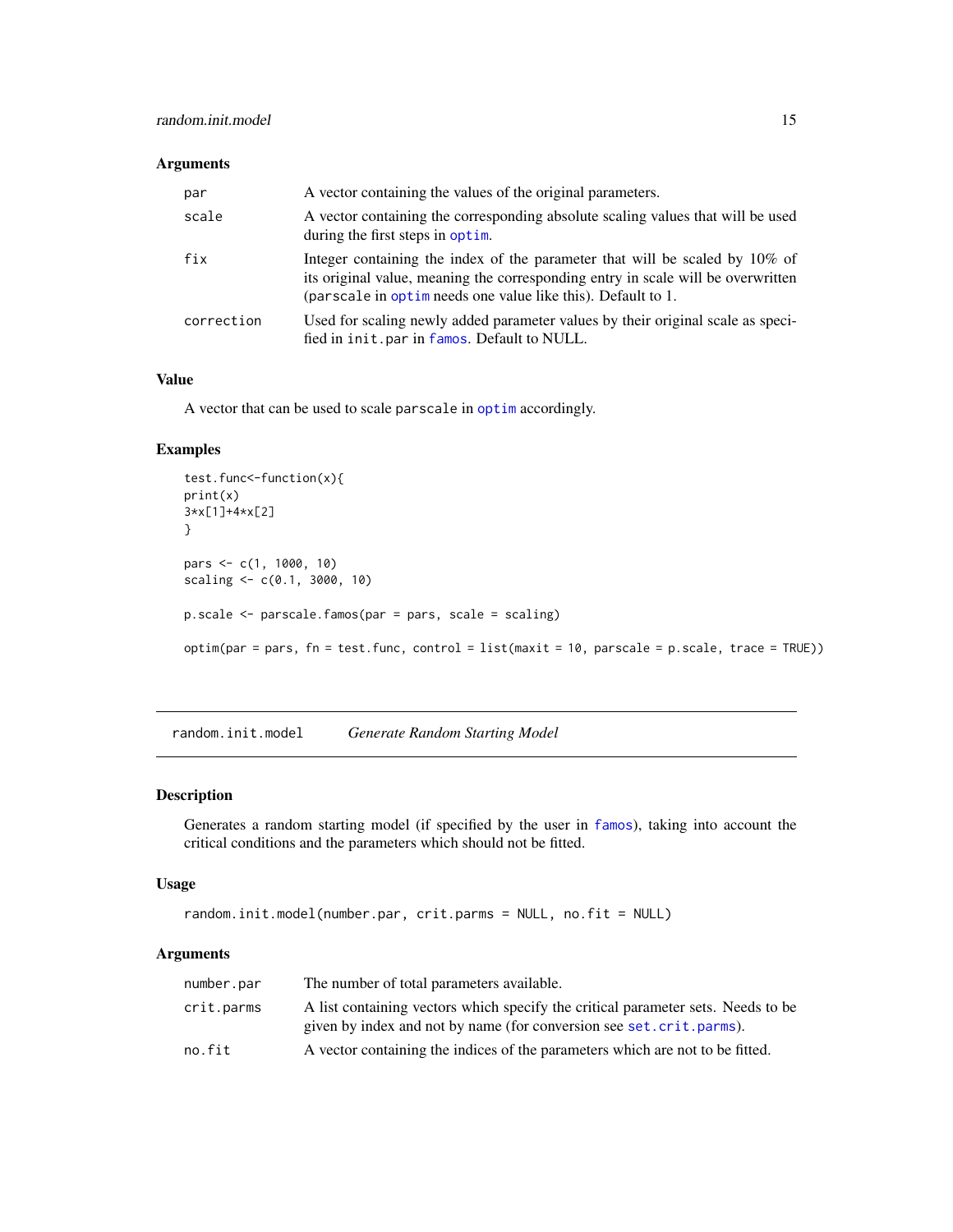# Value

A vector containing the parameter indices of the random model.

#### Examples

```
#set critical conditions
crits \leftarrow list(c(1,2,3), c(4,5))
#generate random model
random.init.model(number.par = 20)
random.init.model(number.par = 20, crit.parms = crits)
```
retrieve.results *Retrieve Model Results*

#### Description

Returns the results of a specified model that was tested by [famos](#page-6-1).

#### Usage

```
retrieve.results(model, homedir = getwd(), all.names = NULL)
```
#### Arguments

| model     | Either the binary number of the model as a string (e.g. $"011001"$ ), a named<br>vector containing the names the names of the fitted parameters or a vector con-<br>taining ones and zeroes to indicate which model parameter were fitted. If the<br>names of the fitted parameters are supplied, all names must be specified as<br>well. |
|-----------|-------------------------------------------------------------------------------------------------------------------------------------------------------------------------------------------------------------------------------------------------------------------------------------------------------------------------------------------|
| homedir   | A string giving the directory in which the result folders are found. This is the<br>same directory in which famos was run.                                                                                                                                                                                                                |
| all.names | A vector containing the names of all parameters.                                                                                                                                                                                                                                                                                          |

#### Value

A vector containing the calculated information criteria and estimated parameters of the specified model

```
future::plan(future::sequential)
```

```
#setting data
x.values < -1:7y.values \leftarrow 3^2 * x.values^2 - exp(2 * x.values)
#define initial conditions and corresponding test function
inits \langle -c(p_1) = 3, p_2 = 4, p_3 = -2, p_4 = 2, p_5 = 0 \rangle
```
<span id="page-15-0"></span>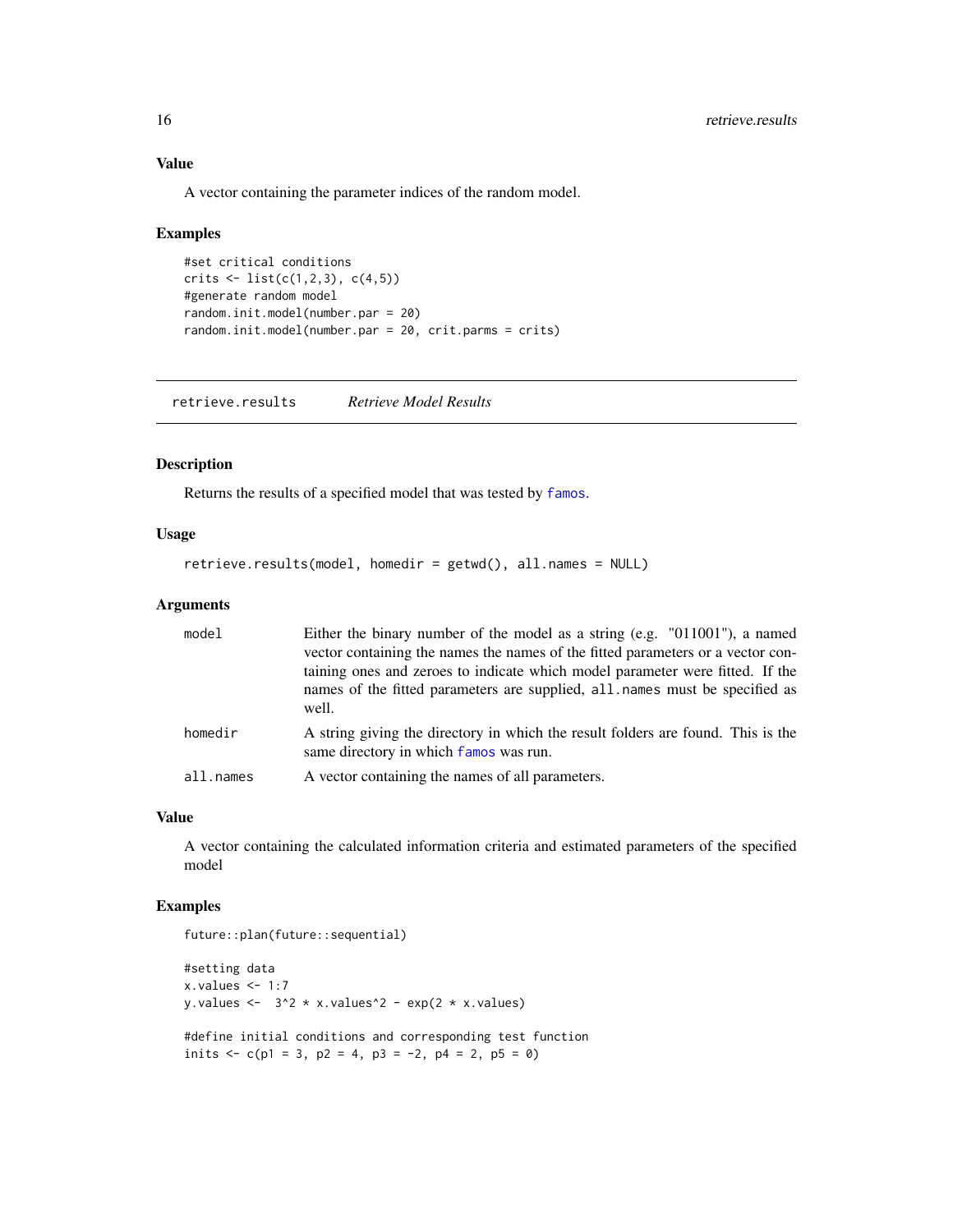```
cost_function <- function(parms, x.vals, y.vals){
 if(max(abs(parms)) > 5){
  return(NA)
 }
 with(as.list(c(parms)), {
  res <- p1*4 + p2^2*x.values^2 + p3*sin(x.values) + p4*x.values - exp(p5*x.values)diff \le sum((res - y.vals)^2)
})
}
#perform model selection
res <- famos(init.par = inits,
            fit.fn = cost_function,
            nr.of.data = length(y.values),
            homedir = getwd(),
            method = "forward",
            init.model.type = c("p2", "p3"),
            optim.runs = 1,
            x.vals = x.values,
            y.vals = y.values)
#get results
retrieve.results(model = "01110", homedir = getwd())
retrieve.results(model = c("p2", "p3", "p4"), homedir = getwd(),
                 all.names = c("p1", "p2", "p3", "p4", "p5"))retrieve.results(model = c(\emptyset,1,1,1,\emptyset), homedir = getwd())
```
return.results *Return Final Results*

# Description

Returns the results of one FAMoS run. Includes the best parameter sets and corresponding information criterion.

#### Usage

```
return.results(homedir, mrun, ic = "AICc")
```

| homedir | A string giving the directory in which the result folders are found. This is the<br>same directory in which famos was run.                                                                                       |
|---------|------------------------------------------------------------------------------------------------------------------------------------------------------------------------------------------------------------------|
| mrun    | The number of the FAMoS run that is to be evaluated. Must be a three digit<br>string in the form of '001'. Alternatively, supplying 'best' will return the best<br>result that is found over several FAMoS runs. |
| ic      | The information criterion used. Default is 'AICc". Other options are 'AIC' and<br>'BIC'.                                                                                                                         |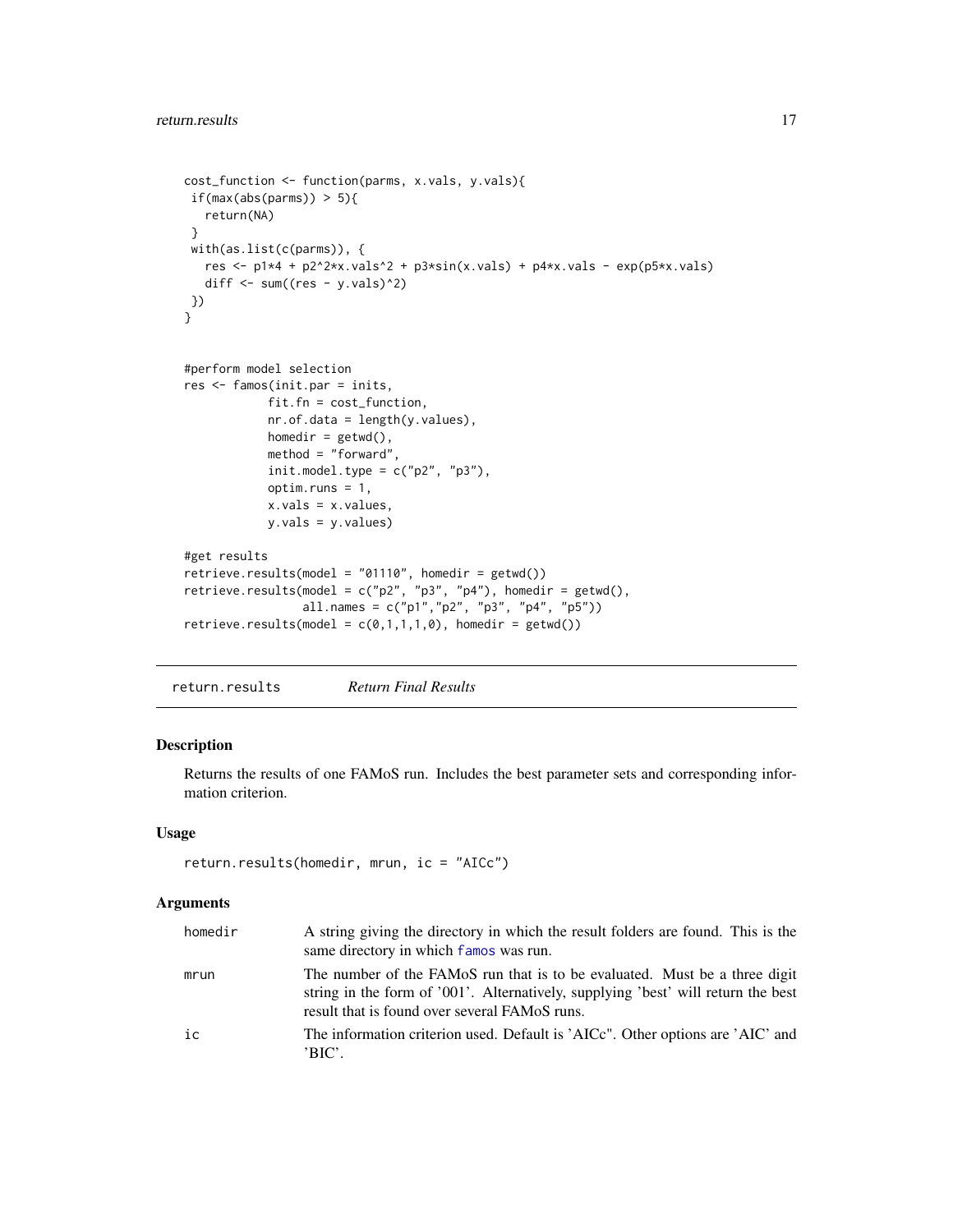# Value

A list containing the following elements:

IC The value of the information criterion of the best model.

par The values of the fitted parameter vector corresponding to the best model.

IC.type The type of information criterion used.

binary The binary information of the best model.

vector Vector indicating which parameters were fitted in the best model.

total.models.tested The total number of different models that were analysed. May include repeats.

mrun The number of the current FAMoS run

initial.mode The first model evaluated by the FAMoS run

#### Examples

future::plan(future::sequential)

```
#setting data
x.values < -1:7y.values <- 3^2 \times x.values^2 - exp(2 * x.values)
#define initial conditions and corresponding test function
inits \langle -c(p_1) = 3, p_2 = 4, p_3 = -2, p_4 = 2, p_5 = 0 \ranglecost_function <- function(parms, x.vals, y.vals){
 if(max(abs(parms)) > 5){
   return(NA)
 }
 with(as.list(c(parms)), {
   res <- p1*4 + p2^2*x.values^2 + p3*sin(x.values) + p4*x.values - exp(p5*x.values)diff \le sum((res - y.vals)^2)
})
}
#perform model selection
res <- famos(init.par = inits,
           fit.fn = cost_function,
           nr.of.data = length(y.values),
           homedir = getwd(),
           method = "forward",
           init.model.type = c("p2", "p3"),
           optim.runs = 1,
           x.vals = x.values,
           y.vals = y.values)
#get results
return.results(homedir = getwd(), mrun = res$mrun)
```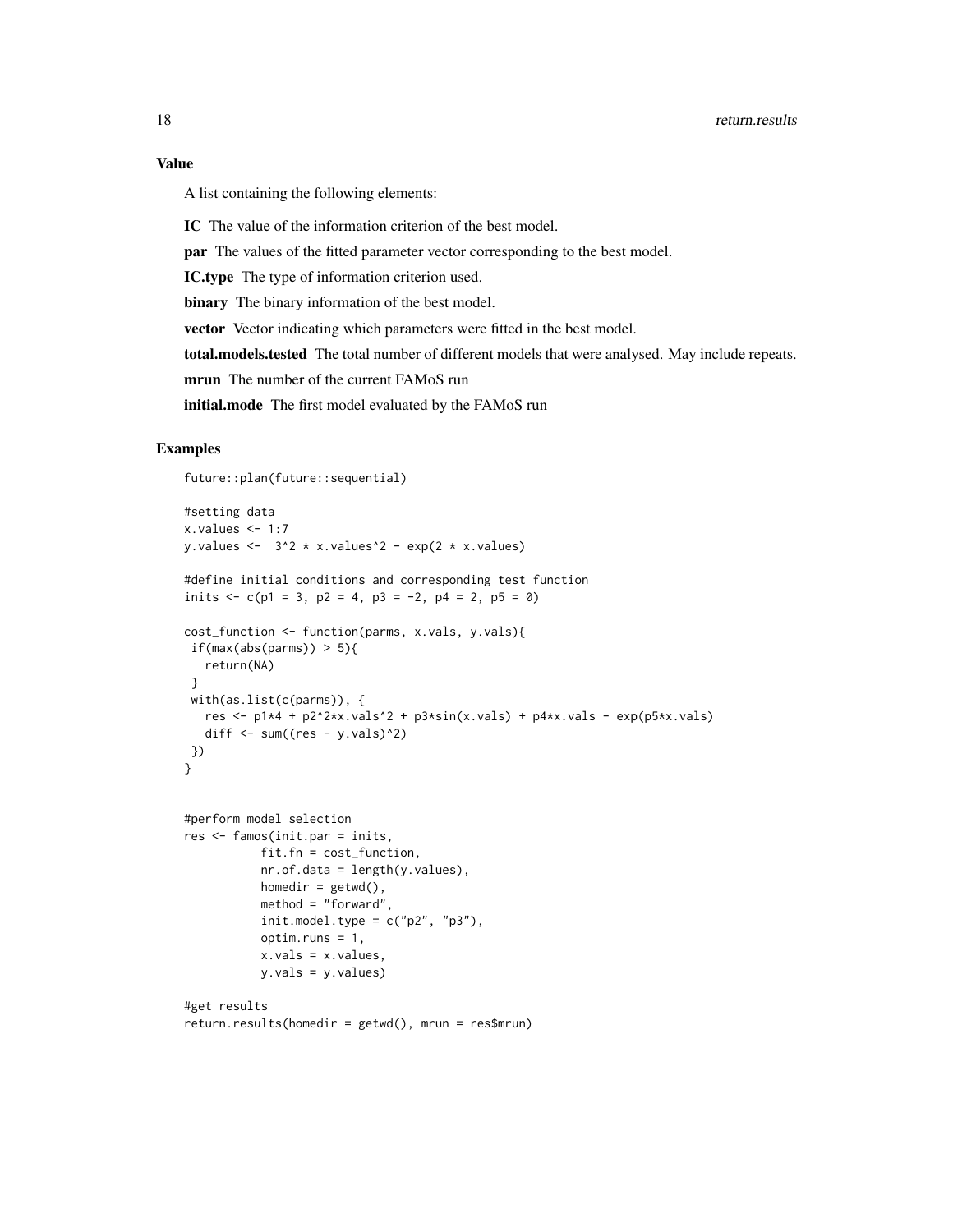<span id="page-18-1"></span><span id="page-18-0"></span>

#### Description

Converts the user-specified list containing the names of the critical or swap parameters into a format that is more convenient for calculations.

#### Usage

set.crit.parms(critical.parameters, all.names)

#### Arguments

critical.parameters A list containing vectors which specify either critical parameter sets or swap parameter sets (see Details). all.names A vector containing the names of all parameters.

# Details

Critical sets are parameters sets, of which at least one per set has to be present in each tested model. If a model violates on of the critical conditions, it will not be fitted (see also [model.appr](#page-13-1)). On the other hand, swap parameter sets define which parameters are interchangeable. For more information see [famos](#page-6-1).

# Value

A list containing the indices of the respective critical or swap sets.

```
#set critical set and names
crits <- list(c("p1", "p2"), c("p5"))
par.names <- c("p1", "p2", "p3", "p4", "p5")
#convert the critical conditions
set.crit.parms(critical.parameters = crits, all.names = par.names)
```